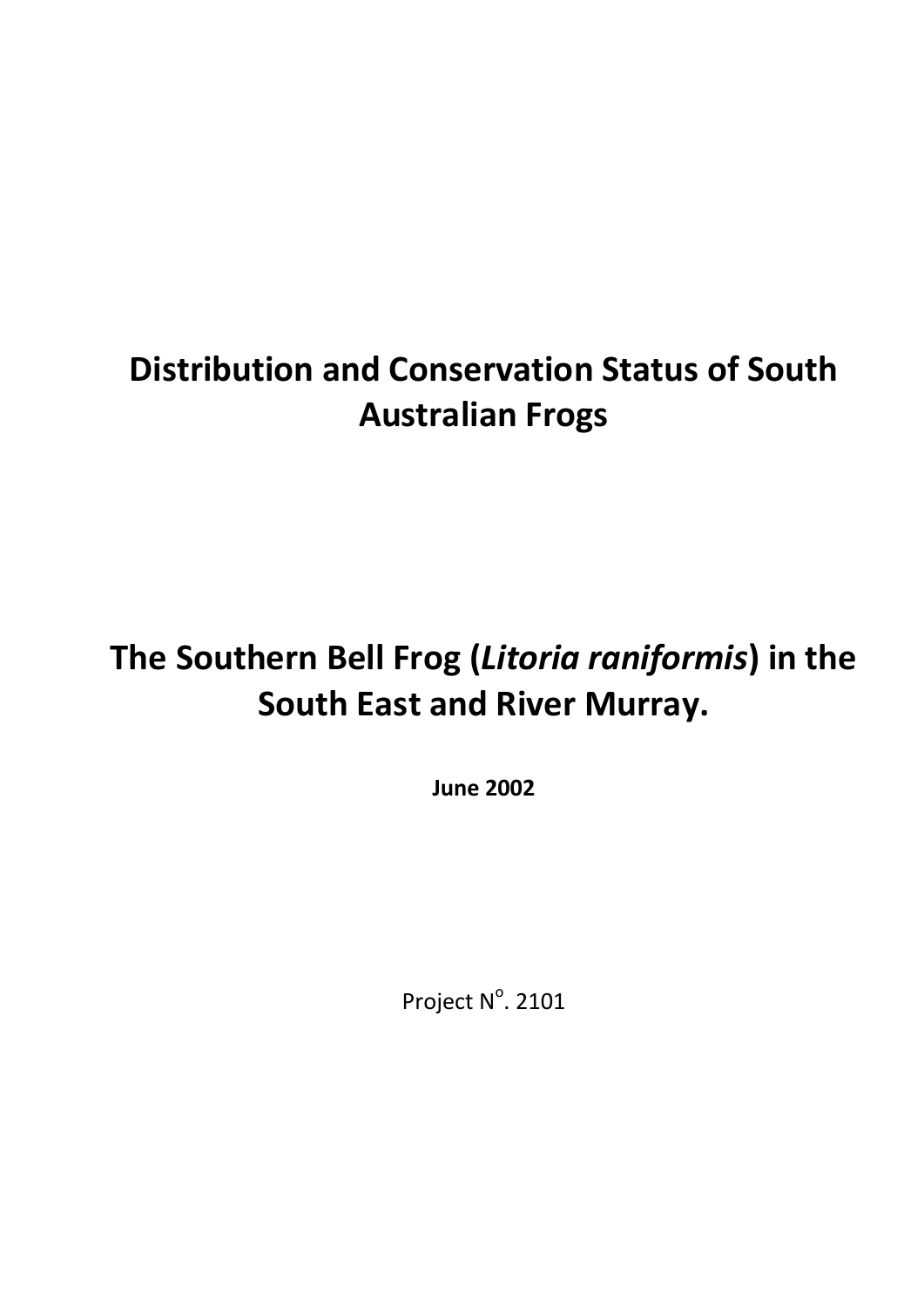# **Distribution and Conservation Status of South Australian Frogs**

#### **The Southern Bell Frog (***Litoria raniformis***) in the South East and River Murray**

Authors: Steven Walker & Peter Goonan

*For further information please contact:* Steven Walker Environment Protection Authority GPO Box 2607 Adelaide SA 5001

| Telephone: | (08) 8204 2099 |
|------------|----------------|
| Facsimile: | (08) 8204 2107 |

Printed on recycled paper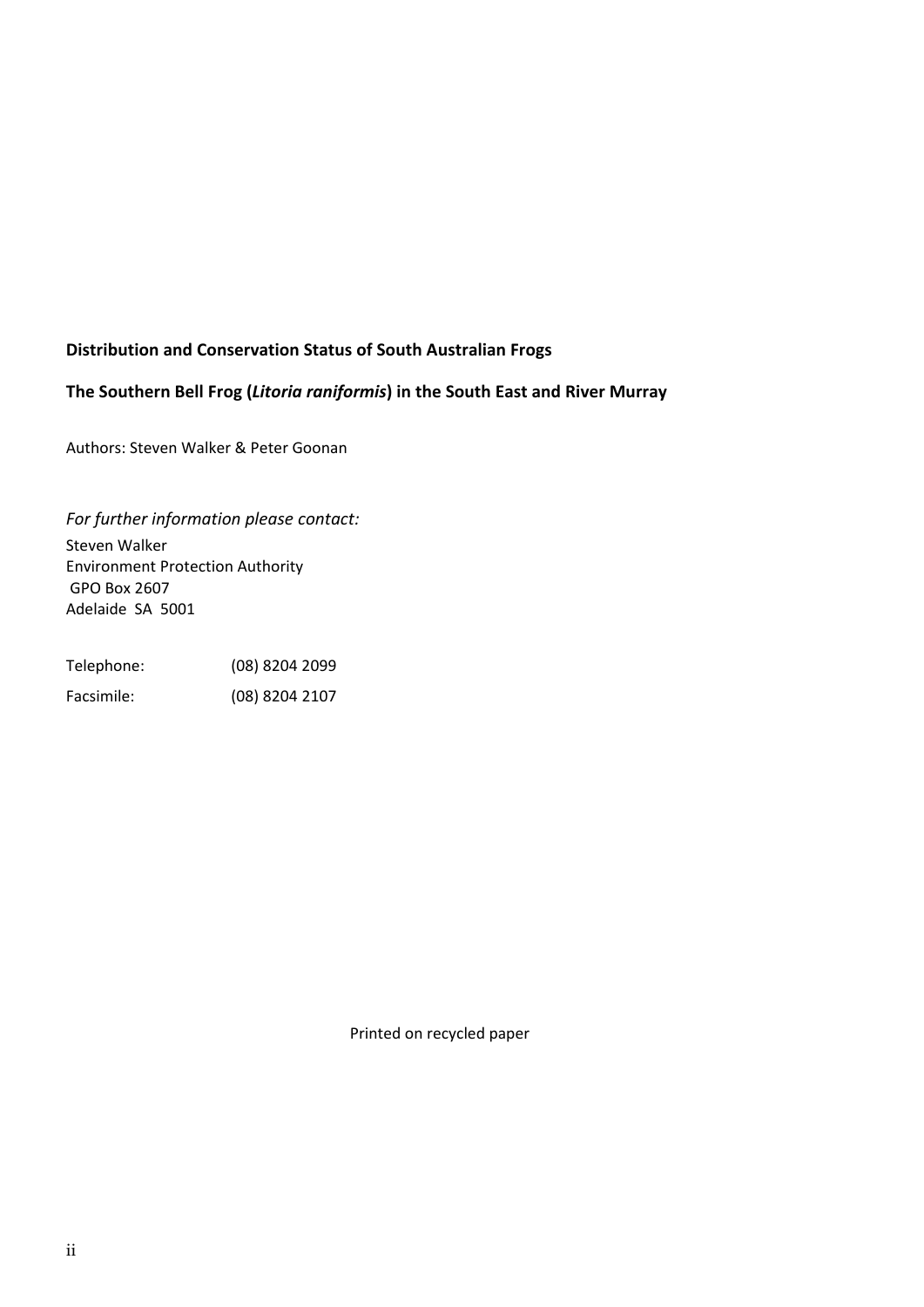# **TABLE OF CONTENTS**

| APPENDIX 1 - SUMMARY OF SITES VISITED IN THE FIELD SURVEYS IN 2000 AND 200110 |  |
|-------------------------------------------------------------------------------|--|
|                                                                               |  |

# **List of Figures**

| Figure 1 The Southern Bell Frog, Litoria raniformis, collected from Martin's Bend, Berri1                                                                                         |  |
|-----------------------------------------------------------------------------------------------------------------------------------------------------------------------------------|--|
| Figure 2 The distribution of Litoria raniformis in South Australia as indicated by the EPA FROG<br>CENSUS and historical SA Museum and National Parks & Wildlife Service records3 |  |
| Figure 3 Distribution of survey sites in 2000 and 2001 for Litoria raniformis in South<br>$\sim$ $\sim$ $\sim$                                                                    |  |

# **List of Tables**

| Table 1 Summary of survey sites in 2000 and 2001 where Litoria raniformis were present |
|----------------------------------------------------------------------------------------|
| Table 2 Summary of Litoria raniformis records for the FROG CENSUS in 2000 and 20017    |
|                                                                                        |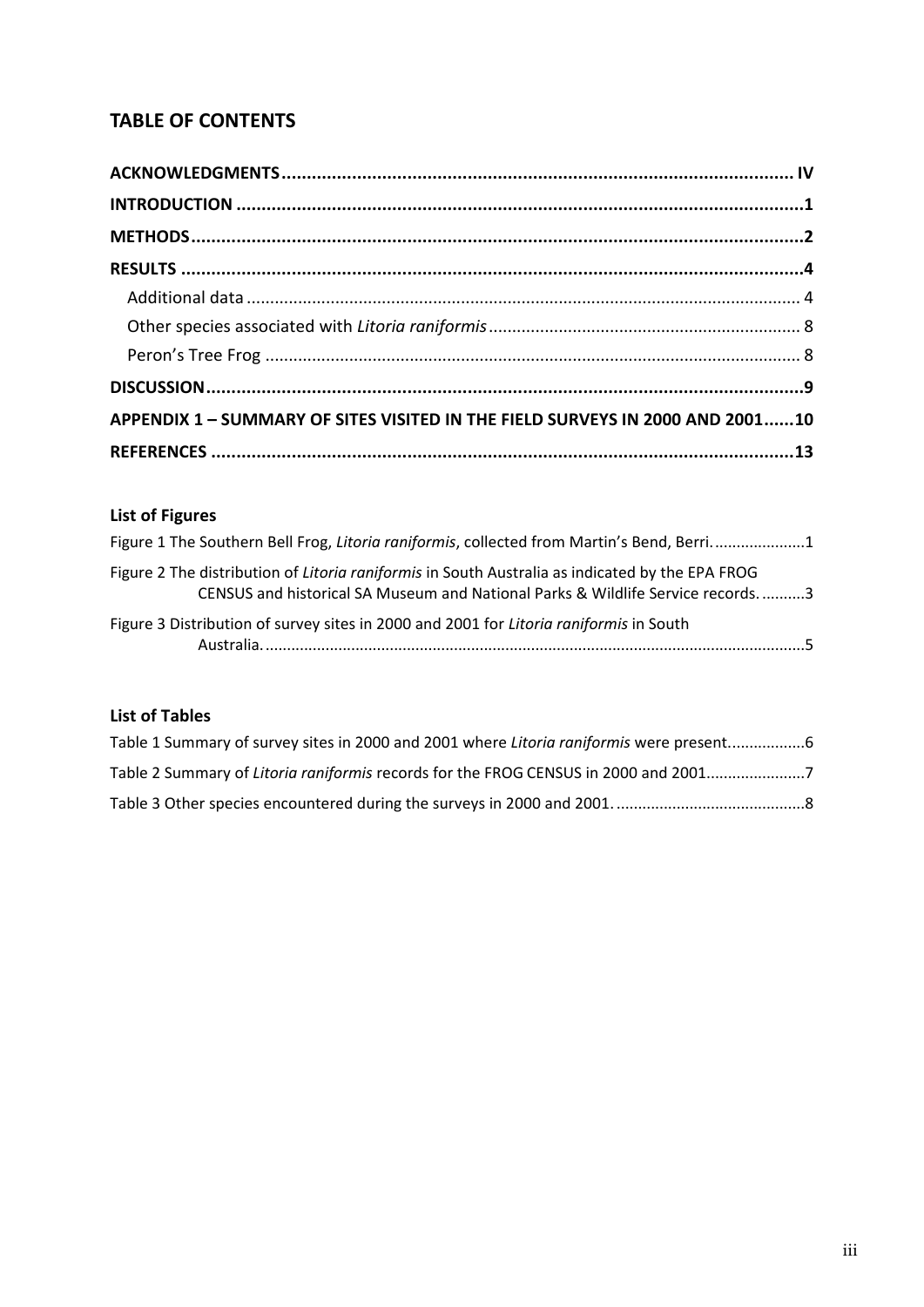# **ACKNOWLEDGMENTS**

We are greatly indebted to Ben Smith and Brydie Hill (University of Adelaide) for their considerable enthusiasm and assistance during the field trips. Mark Hutchinson provided the SA Museum records and Helen Owens provided the NP&WS data. Barrie Grigg (Forestry SA) was especially helpful in allowing access to Forestry land and sharing information about the South East region. This project was funded by a grant from the Wildlife Conservation Fund; the Environment Protection Authority provided support and facilities.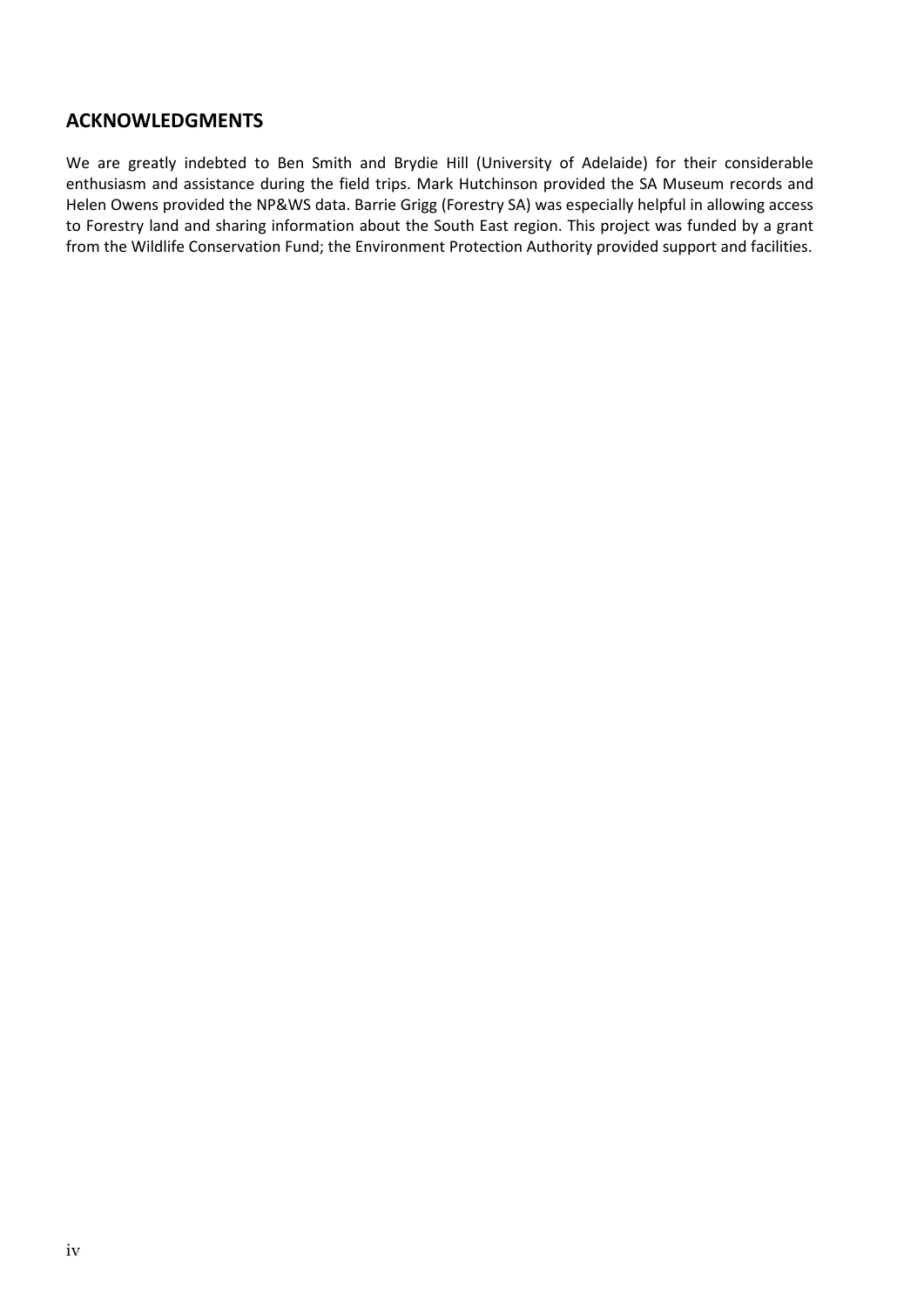## **INTRODUCTION**

Since 1994, the South Australian Environment Protection Authority has conducted a FROG CENSUS in early spring each year. This involves members of the public taking tape recordings of frogs calling from waterbodies throughout South Australia. This programme has highlighted the distribution and a measure of the abundance of frogs in the State, generally from the more southern parts of SA (Goonan, Gooding and Hill 1997; Goonan, Hill and Walker 1998; Walker, Hill and Goonan 1999; Walker, Hill and Goonan 2000; Walker and Goonan 2001). The results from this programme have also highlighted a number of species that are poorly represented or have not been recorded through the method being applied by the census. Focused studies on individual species distribution and conservation status were initiated in 1999 to collate existing information and include field studies to improve the knowledge base about select species found in South Australia. A study of the Smooth Frog (*Geocrinia laevis*) has already been published (Walker and Goonan 2000).

This report focuses on the Southern Bell Frog (*Litoria raniformis*). This species has been recorded only infrequently between 1994 and 2001 in the census (Goonan et al 1997; Goonan et al 1998; Walker et al 1999; Walker et al 2000; Walker and Goonan 2001) and Tyler (1997) recommended that this species be further studied to determine the current distribution, abundance and conservation status.

*L. raniformis* is not easily confused with any other species found in South Australia. It is a large frog (55– 104 mm) characterised by a loud, barking call and distinctive, colourful skin patterns (Fig. 1); they have a pale green mid-dorsal stripe often with large, black spots on the green or brown back. The ventral surface is coarsely granular and the backs of the thighs are turquoise. The fingers are not webbed, but the toes are almost fully webbed (Barker et al 1995).



Figure 1 The Southern Bell Frog, *Litoria raniformis*, collected from Martin's Bend, Berri.

*L. raniformis* generally commences breeding in August, with males calling whilst floating in water. Loose masses of eggs are laid amongst aquatic vegetation. Tadpoles reach a maximum length of approximately 10 cm and may take more than a year to complete development. The habitat of *L. raniformis* is reported as being areas of permanent water, especially around reservoirs, farm dams and swamps (Tyler 1978).

In South Australia, it has been known from four separate populations (within the Murray Valley, the South East, the Mount Lofty Ranges and on the Adelaide Plains; the latter represent specimens collected from drainage ditches within the Defence Research Centre at Salisbury). It is considered possible that the latter two populations were the result of introductions (Tyler and Roberts 1973). Despite the FROG CENSUS program, and a number of other bio-diversity surveys undertaken by the National Parks & Wildlife Service, no reports of this frog have been made in the Mount Lofty Ranges since the mid-1980s. The species has also had marked declines in distribution and abundance throughout its entire range in Australia (Tyler 1997). The purpose of this study was to follow the recommendations of Tyler (1997) in conducting field surveys to document the distribution and status of *L. raniformis* in South Australia.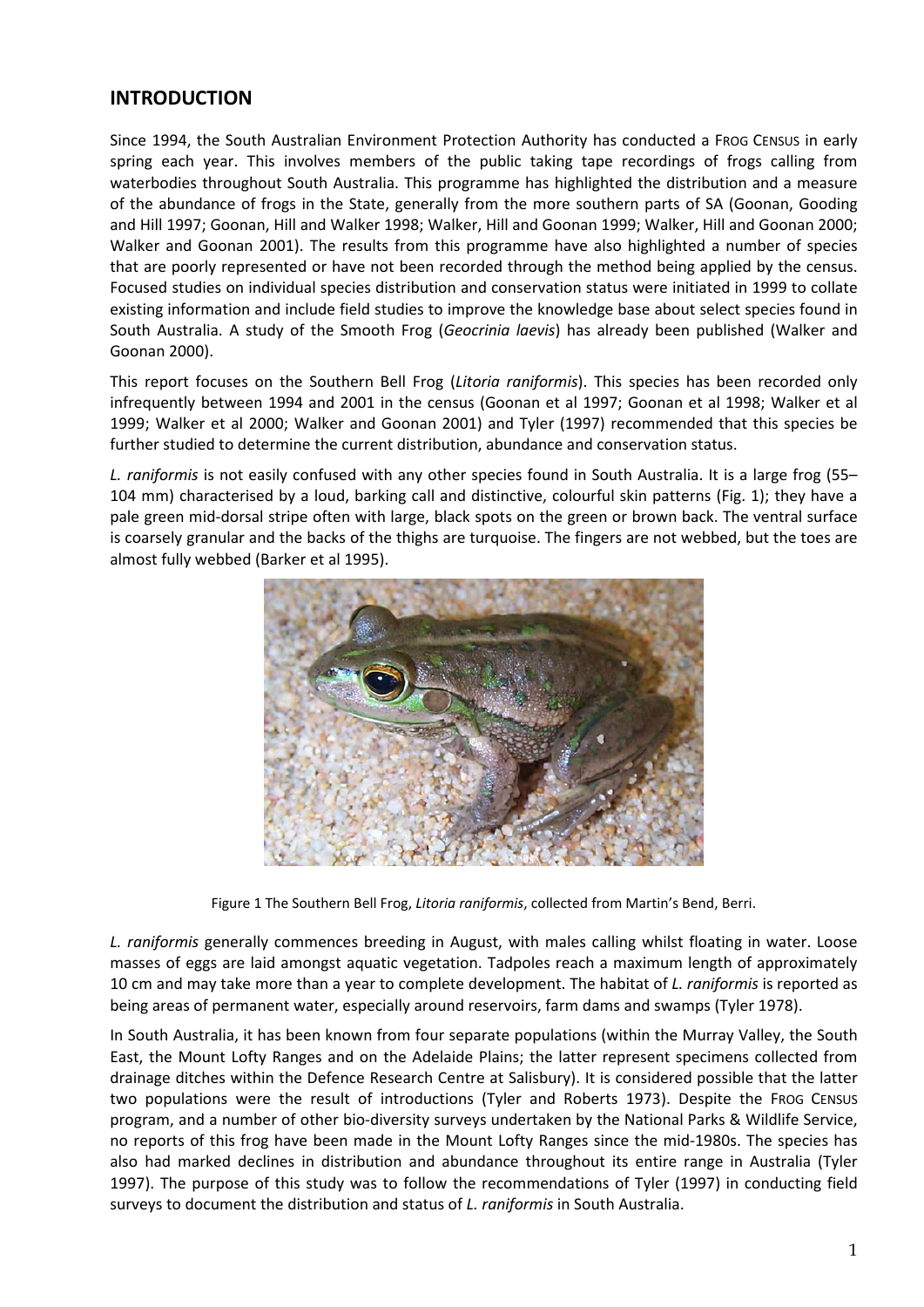#### **METHODS**

A review was carried out of existing data sources (published and unpublished records), including the EPA FROG CENSUS, SA Museum Records and National Parks & Wildlife Service regional surveys (Fig. 2.). This provided a number of locations that were superimposed onto maps to assist in the identification of locations that may provide suitable habitat for *L. raniformis*. Mr Barrie Grigg from Forestry SA, Mt Gambier also suggested possible areas to look for frogs in the South East of the State.

As the FROG CENSUS program has resulted in extensive recordings being made in the Mt Lofty Ranges, it was decided that the field surveys should be based in the River Murray and the South East. It is considered unlikely that any *L. raniformis* present in the Adelaide Hills would have remained undetected during the course of the FROG CENSUS program. During the FROG CENSUS, there have been many recordings of *L. raniformis* in the River Murray, but only a handful in the South East. Therefore most of the survey work was carried out in that region.

Surveys were undertaken during three separate trips in September (Riverland) and November (South East) 2000 and June (South East) 2001, to search known and possible sites for the presence of *L. raniformis*. In addition, a site in the Riverland was surveyed in May 2001 during an opportunistic visit. All sites were visited during the day to determine if the habitat was likely to be suitable for frogs (for example, adequate water and refuge sites – abundant riparian vegetation, fallen logs, bark and/or rocks). Those that were considered suitable were then revisited at night.

The first activity at each site was to listen for the presence of any calling *L. raniformis* males. The barking call is a loud modulated growl, followed by a series of short grunts. As the call of the *L. raniformis* is very distinctive, active searches were not undertaken if the frog was heard calling.

If the frog was not heard calling within 15 minutes, searches were carried out which involved looking under logs, leaf litter, stones and amongst vegetation for a minimum of half an hour at each site visited. All species of frog encountered were noted for the purpose of providing opportunistic data for the FROG CENSUS database. Any frogs collected were released on site at the conclusion of collecting and identification.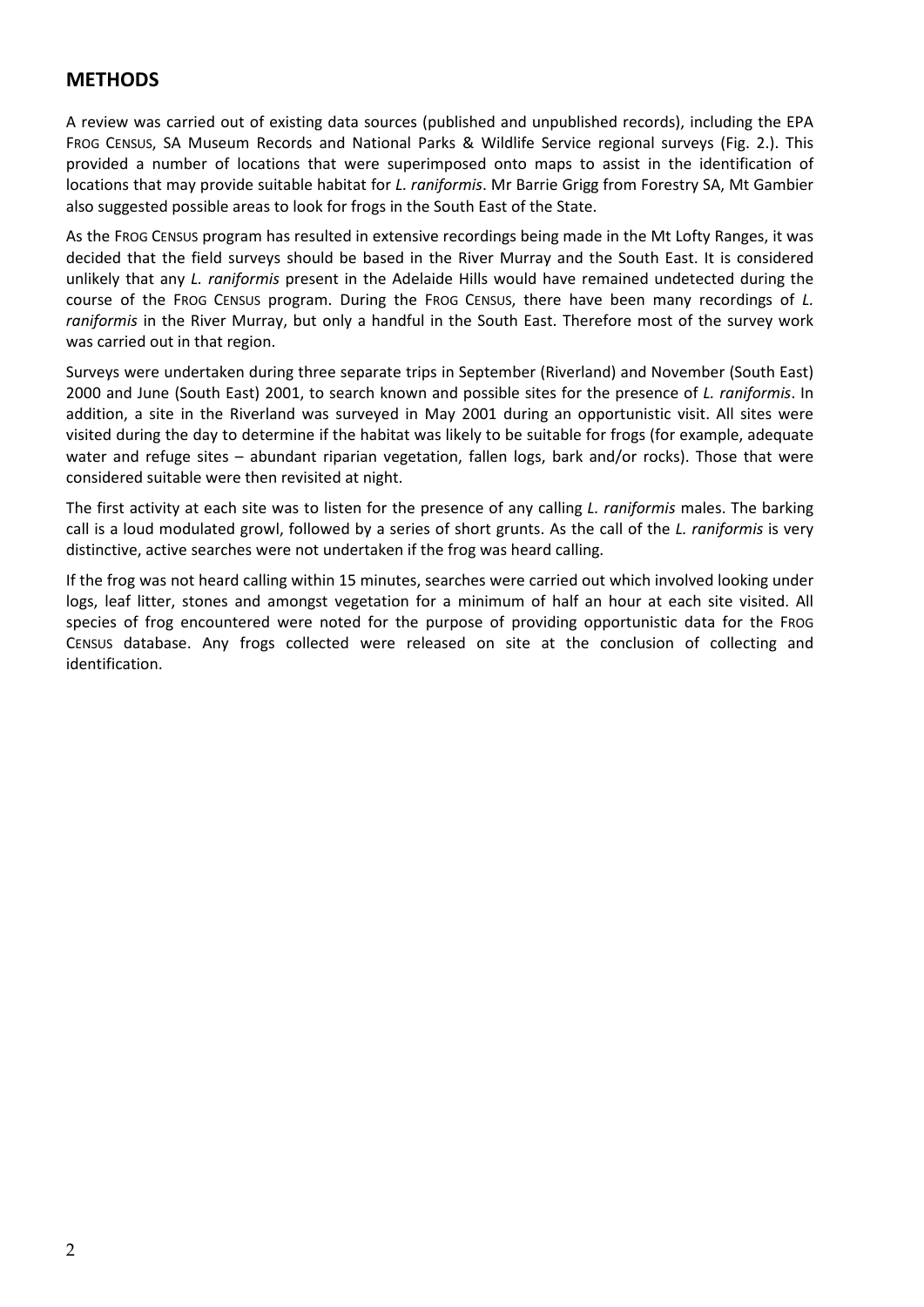

Figure 2 The distribution of *Litoria raniformis* in South Australia as indicated by the EPA FROG CENSUS and historical SA Museum and National Parks & Wildlife Service records.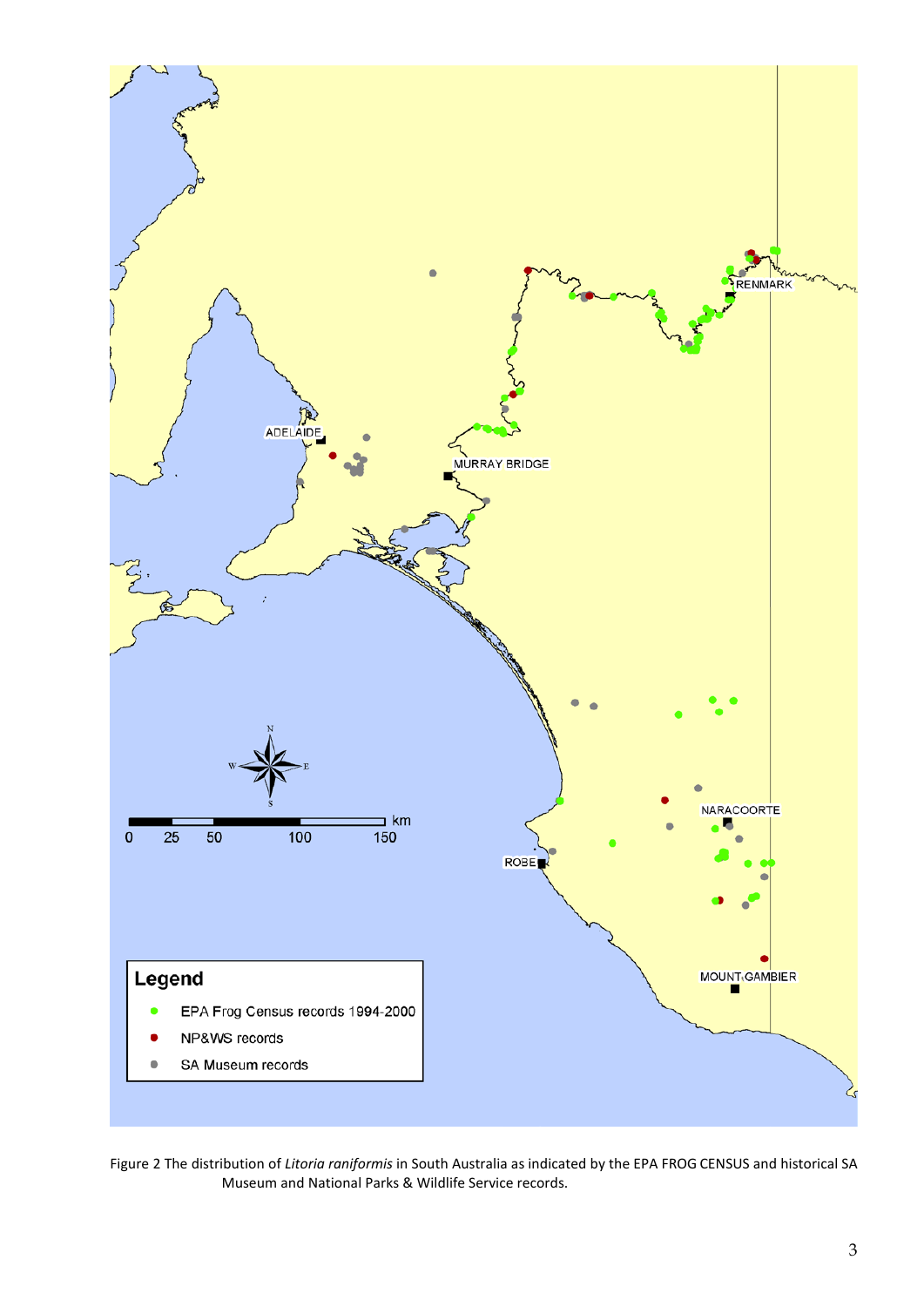# **RESULTS**

In total, 114 locations were visited, comprising 21 sites in the Riverland and 93 in the South East. *L. raniformis* was only present at 17 sites (15% of sites) (Fig. 3); six sites within the Murray Valley and 11 sites in the South East (Table 1).

Three *L. raniformis* individuals were actually collected; one from Martin's Bend, Berri (Fig. 1.), one from Lake Merreti inlet channel, Calperum Station and one from Ral Ral Creek, near Lake Merreti. The presence of calling males permitted a positive identification of *L. raniformis* at these and other locations.

*L. raniformis* were only found in areas with abundant water: rivers, swamps (including land subject to inundation) and wetlands.

Despite extensive searching, no *L. raniformis* were found on the western, coastal section of the South East. They were found from Naracoorte to Penola, Bordertown and from near Mundulla. In the Murray Valley, they appeared to be abundant in the Riverland and are known to extend throughout the river as far as Goolwa. A complete list of the sites visited and frogs present can be found in appendix 1.

While travelling between sites in the evening, a large number of frogs were encountered crossing the roads, usually when it was raining. No *L. raniformis* were found, but the following species were captured and examined: Brown Tree Frog (*Litoria ewingi*), Brown Striped Marsh Frog (*Limnodynastes peroni*), Spotted Grass Frog (*L. tasmaniensis),* Painted Frog (*Neobatrachus pictus*) and Sudell's Frog (*N. sudelli*).

# **Additional data**

In addition to the surveys, a number of recordings of *L. raniformis* were made during the FROG CENSUS in 2000 and 2001 (Table 2) which extended the distributional database of this species.

A total of 24 sites had *L. raniformis* calling in 2000. These were from both the Murray Valley and the South East, again being restricted to areas with abundant water. While two sites had only one individual calling, most sites had few (2–9) or many (10–50) frogs calling. The majority of recordings (19) were made in the River Murray and adjoining wetlands.

In 2001, *L. raniformis* were recorded from just five sites. As in 2000, these sites comprised the River Murray, swamps and wetlands in the Murray Valley and South East. A lake at Penola also had *L. raniformis* present. With the exception of a swamp at Mannum which had many (10–50) frogs calling, all recordings were of few (2–9) individuals.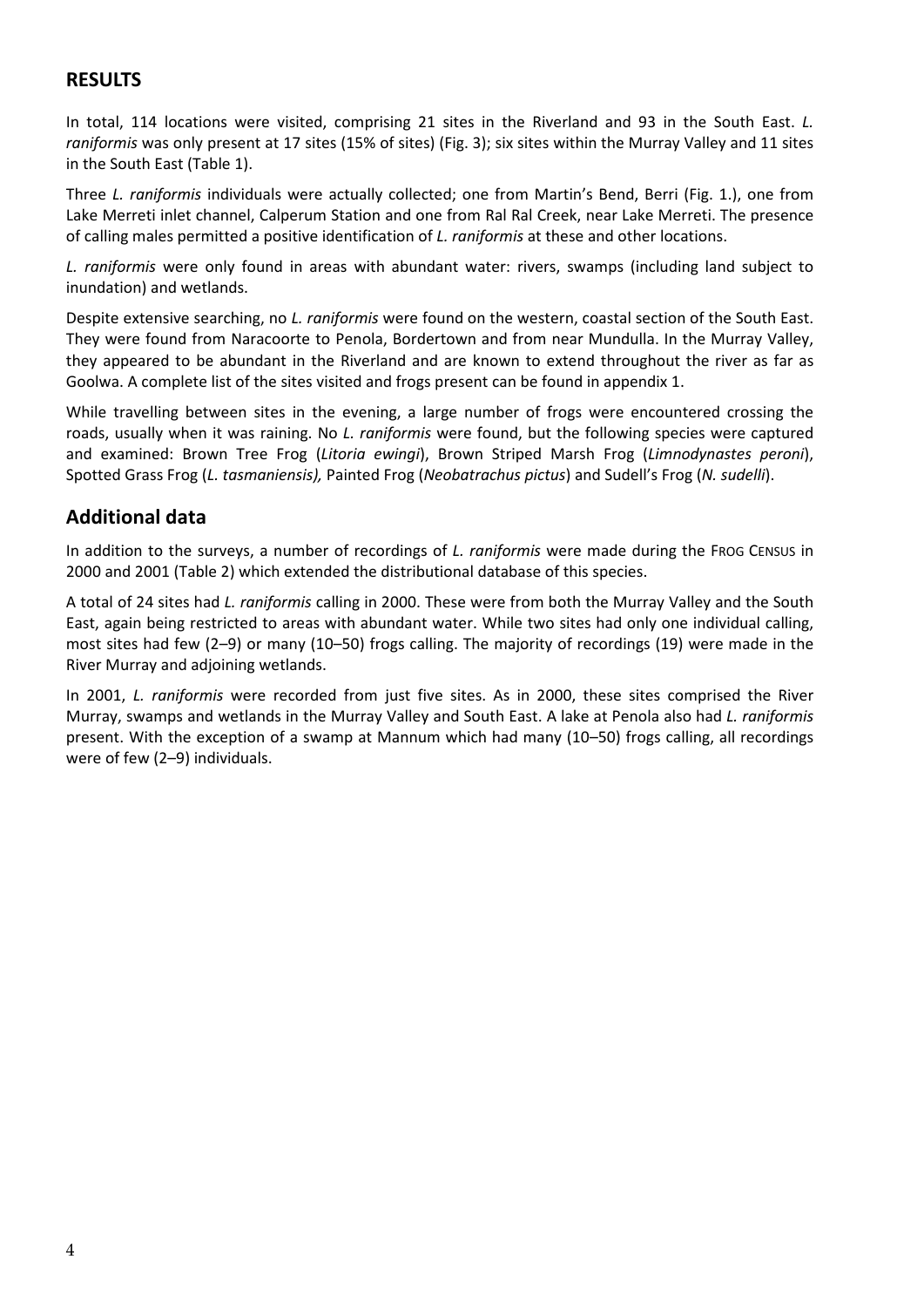

Figure 3 Distribution of survey sites in 2000 and 2001 for *Litoria raniformis* in South Australia.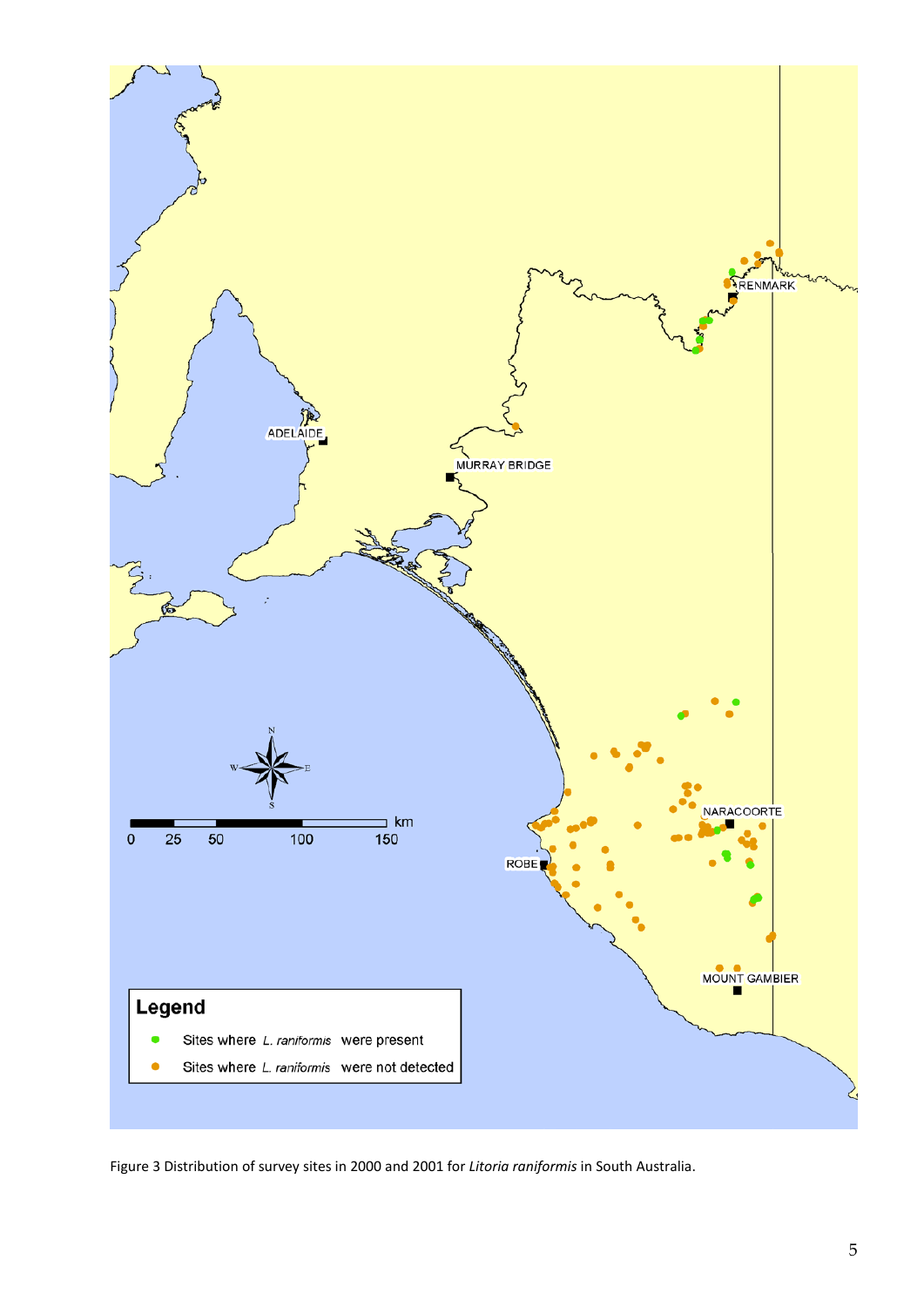Table 1 Summary of survey sites in 2000 and 2001 where *Litoria raniformis* were present.

| Location                               | Region*    | Date / Time**    | Longitude | Latitude            | <b>Habitat</b> | <b>Species Present***</b> | # LR calling**** |
|----------------------------------------|------------|------------------|-----------|---------------------|----------------|---------------------------|------------------|
| Bool Lagoon (near entrance)            | <b>SE</b>  | 27/11/2000 22:46 | 140.72671 | $-37.12814$ Wetland |                | LR, LmP                   | Few (2-9)        |
| Bordertown (opposite Wetlands)         | <b>SE</b>  | 28/11/2000 23:39 | 140.77166 | $-36.30487$ Swamp   |                | <b>LR</b>                 | Few (2-9)        |
| Dead Mans Swamp                        | <b>SE</b>  | 30/11/2000 02:02 | 140.84794 | $-37.16322$ Swamp   |                | LR,LD,LmP                 | Lots (>50)       |
| Gunawar Walking Trail, Hack's Lagoon   | <b>SE</b>  | 27/11/2000 22:25 | 140.71584 | -37.10402 Wetland   |                | LR,CS,NP                  | Many (10-50)     |
| Katarapko Creek Floodplain             | <b>MV</b>  | 14/09/2000 22:30 | 140.57984 | $-34.39518$ Swamp   |                | LR, LD, LF, LT            | Lots (>50)       |
| Lake Merreti inlet channel             | <b>MV</b>  | 13/09/2000 20:45 | 140.75249 | -34.02751 Wetland   |                | LtP,LR,CP,LD,LT           | [one]            |
| Leicester Park 1                       | <b>SE</b>  | 30/11/2000 00:46 | 140.88333 | $-37.33619$ Swamp   |                | LR,CS,LT,LmP              | Few (2-9)        |
| Leicester Park 2                       | <b>SE</b>  | 30/11/2000 00:50 | 140.89001 | $-37.33556$ Swamp   |                | LR,CS,LD,LmP              | Many (10-50)     |
| Little Duck Lagoon, Berri              | <b>MV</b>  | 15/09/2000 00:45 | 140.59793 | -34.29766 Wetland   |                | LR,CP,LD,LT               | Many (10-50)     |
| Loxton Boardwalk                       | <b>MV</b>  | 14/09/2000 23:30 | 140.55800 | $-34.45219$ Wetland |                | LtP,LR,CP,LD,LT           | Many (10-50)     |
| Martins Bend, Berri                    | <b>IMV</b> | 14/09/2000 22:10 | 140.63055 | -34.29370 River     |                | LtP,LR,CP,LD,LF,LT        | Many (10-50)     |
| Mosquito Plains, Fogarty Rd            | <b>SE</b>  | 30/11/2000 19:25 | 140.67227 | $-36.97967$ Swamp   |                | ILR                       | one              |
| Old Conaum Rd 1                        | <b>SE</b>  | 30/11/2000 00:28 | 140.86610 | $-37.34809$ Swamp   |                | LR,CS,LD,LT               | Few (2-9)        |
| Old Conaum Rd 2                        | <b>SE</b>  | 30/11/2000 00:36 | 140.86928 | $-37.34113$ Swamp   |                | LR,CS,LD,LT               | Many (10-50)     |
| Potom Boardwalk, Hack's Lagoon         | <b>SE</b>  | 27/11/2000 21:30 | 140.72657 | -37.10617 Wetland   |                | LR,CS,LmP                 | Many (10-50)     |
| Ral Ral Creek, Lake Merreti            | <b>MV</b>  | 12/05/2001 12:30 | 140.75191 | -34.03968 Wetland   |                | LR,LT                     | [one]            |
| Red Gum Swamp, opposite Wangoola Downs | <b>SE</b>  | 28/11/2000 20:30 | 140.48070 | $-36.37773$ Swamp   |                | LtP,LR,CS,LT              | Many (10-50)     |

\*(**MV** = Murray Valley, **SE** = South East)

\*\*(Times listed are those of the actual survey, not the initial visit to the site)

\*\*\* (LtP = Litoria peroni, LR = Litoria raniformis, CP = Crinia parinsignifera, CS = Crinia signifera, LD = Limnodynastes dumerili, LF = Limnodynastes fletcheri, LmP = Limnodynastes peroni, LT = *Limnodynastes tasmaniensis*, **NP** = *Neobatrachus pictus*)

\*\*\*\*(**[one]** denotes that one frog was collected, but not heard calling)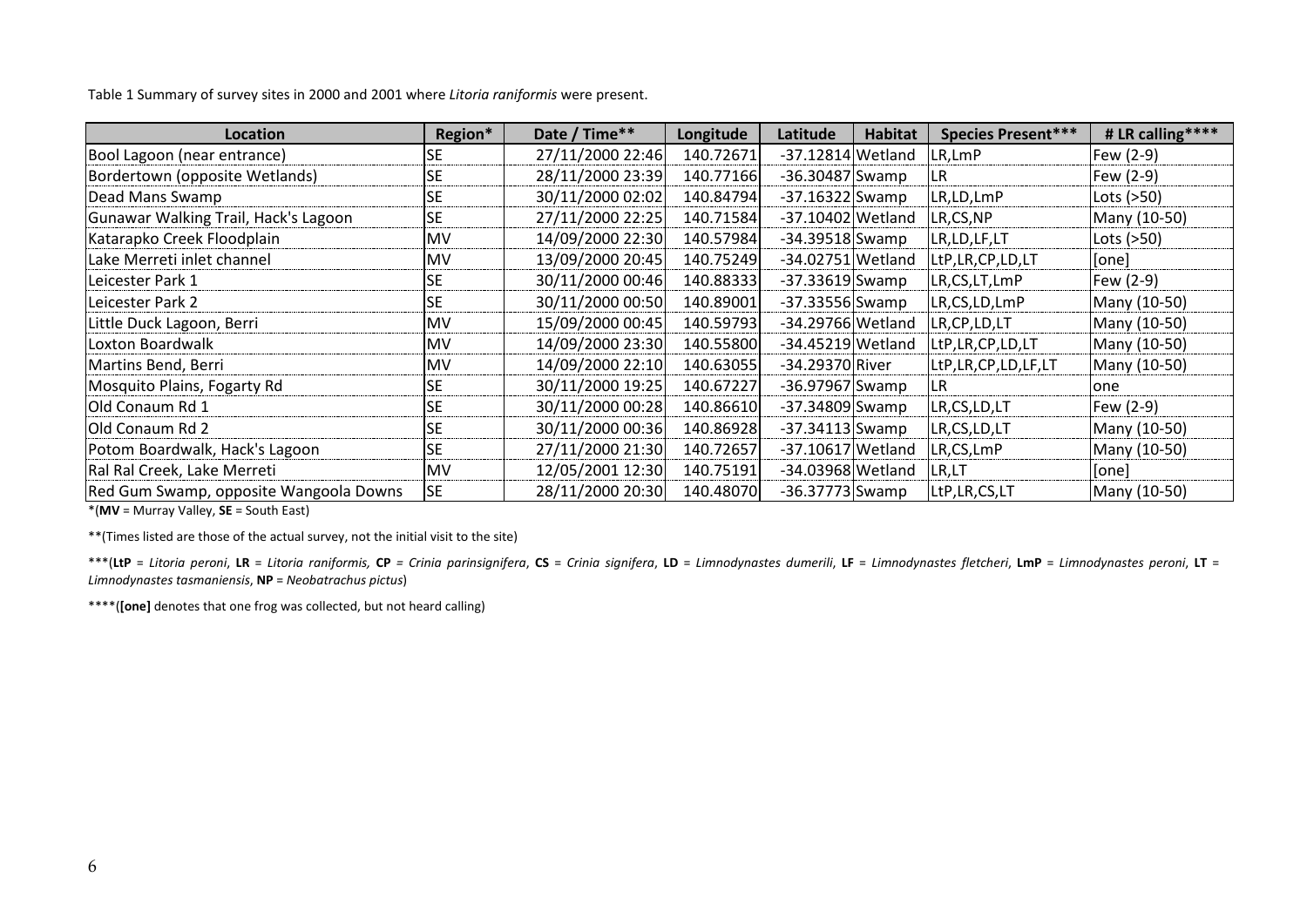Table 2 Summary of *Litoria raniformis* records for the FROG CENSUS in 2000 and 2001.

| <b>Site</b>                                 | Region*   | <b>Time &amp; Date</b>          | <b>Habitat</b>                                   | Longitude | Latitude              | <b>Abundance</b>         |
|---------------------------------------------|-----------|---------------------------------|--------------------------------------------------|-----------|-----------------------|--------------------------|
| Bordertown, wetlands                        | <b>SE</b> |                                 | 24-09-2000 11:30 Wetland/Billabong               | 140.77166 |                       | $-36.30397$ Many (10-50) |
| East Front Rd, Younghusband, backwater      | <b>MV</b> |                                 | 13-09-2000 21:00 Wetland/Billabong               | 139.46719 | $-34.86898$ Few (2-9) |                          |
| East Front Rd, Younghusband, backwater      | <b>MV</b> |                                 | 21-09-2000 21:10 Wetland/Billabong               | 139.46719 | $-34.86898$ Few (2-9) |                          |
| Eckerts Ck, Berri                           | <b>MV</b> | 13-09-2000 18:45 Stream/Creek   |                                                  | 140.55436 |                       | $-34.31690$ Many (10-50) |
| Ferry Crossing, Wellington                  | <b>MV</b> | 15-09-2000 20:40 River          |                                                  | 139.38579 | $-35.33677$ Few (2-9) |                          |
| Goat Island area, Renmark                   | MV        |                                 | 06-10-2000 20:30 Wetland/Billabong               | 140.74386 |                       | $-34.19208$ Many (10-50) |
| Gordon Swamp, Wrattonbully                  | <b>SE</b> |                                 | 17-09-2000 20:30 Swamp/Flooded Paddock/Marshland | 140.93242 |                       | $-37.16149$ Many (10-50) |
| Greening's Landing, Mannum                  | <b>MV</b> | 11-09-2000 19:30 River          |                                                  | 139.41567 |                       | $-34.85930$ Many (10-50) |
| Gurra Gurra Wetlands, Martins Rd, Lyrup     | <b>MV</b> |                                 | 21-10-2000 20:30 Wetland/Billabong               | 140.63939 | $-34.25765$ Few (2-9) |                          |
| Hall Cres & Luther Rd, Loxton               | <b>MV</b> | 12-09-2000 22:55 Pond           |                                                  | 140.57432 | -34.45495 One         |                          |
| Hilltop Dr, Loxton                          | MV        |                                 | 26-09-2000 19:20 Swamp/Flooded Paddock/Marshland | 140.56397 | $-34.45582$ Few (2-9) |                          |
| Lake Alexandrina, Langhorne Ck              | <b>MV</b> |                                 | 15-09-2000 19:00 Swamp/Flooded Paddock/Marshland | 139.10085 |                       | $-35.38311$ Many (10-50) |
| Lake Merreti, inlet channel                 | <b>MV</b> |                                 | 13-09-2000 20:30 Wetland/Billabong               | 140.75248 | -34.02750 One         |                          |
| Little Duck Lagoon, Berri                   | <b>MV</b> |                                 | 13-09-2000 19:20 Wetland/Billabong               | 140.59793 | $-34.29766$ Few (2-9) |                          |
| Loxton Boardwalk                            | <b>MV</b> |                                 | 12-09-2000 20:30 Wetland/Billabong               | 140.55800 |                       | $-34.45219$ Many (10-50) |
| Lyrup Causeway                              | <b>MV</b> |                                 | 20-09-2000 20:40 Swamp/Flooded Paddock/Marshland | 140.64701 | -34.25497 One         |                          |
| Moot-Yang-Gunnya Swamp                      | <b>SE</b> |                                 | 04-10-2000 20:50 Swamp/Flooded Paddock/Marshland | 140.66000 | $-36.30000$ Few (2-9) |                          |
| Punkah Ck, Chowilla                         | <b>MV</b> | 04-10-2000 19:10 River          |                                                  | 140.98160 | $-33.92899$ Few (2-9) |                          |
| Ramco Lagoon, Ramco, nr Waikerie            | MV        |                                 | 22-09-2000 20:00 Wetland/Billabong               | 139.92043 |                       | $-34.16956$ Many (10-50) |
| Rilli Island, Loxton North                  | <b>MV</b> | 17-09-2000 20:05 River          |                                                  | 140.59207 | $-34.38557$ Few (2-9) |                          |
| Santos Evaporation Pond, Berri              | <b>MV</b> | 13-09-2000 20:10 Pond           |                                                  | 140.62500 | $-34.23700$ Few (2-9) |                          |
| Sheepskin Ck, Chowilla                      | <b>MV</b> | 04-10-2000 18:45 Stream/Creek   |                                                  | 140.97944 | $-33.92899$ Few (2-9) |                          |
| Sheepwash Swamp, Naracoorte                 | <b>SE</b> |                                 | 17-09-2000 18:15 Swamp/Flooded Paddock/Marshland | 140.96902 | $-37.16061$ Few (2-9) |                          |
| South Tce, Mundulla                         | <b>SE</b> | 04-10-2000 20:30 Garden/Grass   |                                                  | 140.69346 | $-36.36420$ Few (2-9) |                          |
| Wetland Opposite Nildottie, east of wetland | <b>MV</b> |                                 | 12-09-2000 20:06 Swamp/Flooded Paddock/Marshland | 139.64655 | $-34.67183$ Few (2-9) |                          |
| Younghusband, opp Teal Flat                 | <b>MV</b> |                                 | 21-09-2000 21:20 Swamp/Flooded Paddock/Marshland | 139.55017 |                       | $-34.87811$ Many (10-50) |
| Younghusband, swamp 15m from river          | MV        |                                 | 13-09-2000 20:35 Swamp/Flooded Paddock/Marshland | 139.55549 |                       | $-34.89621$ Many (10-50) |
| Greenrise Lake, Penola                      | <b>SE</b> | 08-10-2001 15:30 Reservoir/Lake |                                                  | 140.83561 | $-37.39757$ Few (2-9) |                          |
| Sec 52, HD Younghusband                     | <b>MV</b> |                                 | 20-09-2001 21:30 Wetland/Billabong               | 139.44930 | $-34.86064$ Few (2-9) |                          |
| Sheepwash Swamp, Naracoorte                 | <b>SE</b> |                                 | 20-09-2001 18:30 Swamp/Flooded Paddock/Marshland | 140.96902 | $-37.16061$ Few (2-9) |                          |
| Swamp opposite Lake Carlet, Mannum          | MV        |                                 | 21-09-2001 20:00 Swamp/Flooded Paddock/Marshland | 139.52277 |                       | $-34.88094$ Many (10-50) |
| Wall Irrigation Area, River Murray          | <b>MV</b> | 26-09-2001 19:15 River          |                                                  | 139.32528 | $-34.96178$ Few (2-9) |                          |

\*(**MV** = Murray Valley, **SE** = South East)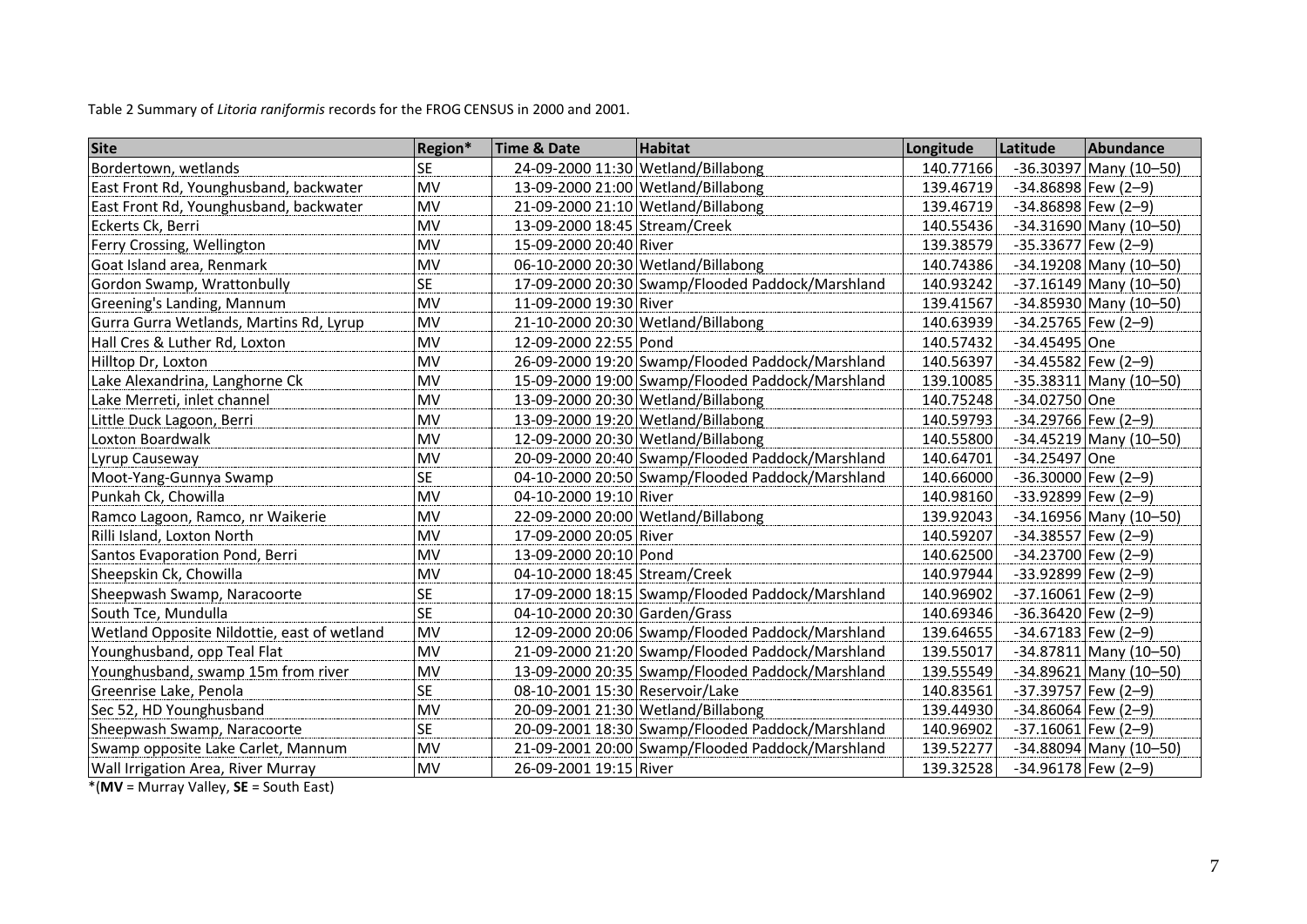#### **Other species associated with** *Litoria raniformis*

A total of eight other species were present at the same sites where *L. raniformis* were detected during the surveys (Table 3), with one site (Martin's Bend, Berri) having five species coexisting with *L. raniformis*. The most commonly found species coexisting with *L. raniformis* were the Spotted Grass Frog (*Limnodynastes tasmaniensis*), the Eastern Banjo Frog (*Limnodynastes dumerili*) and the Common Froglet (*Crinia signifera*). There were no obvious correlations between the presence of these additional species of frog and *L. raniformis*.

# **Peron's Tree Frog**

Peron's Tree Frog (*Litoria peroni*) is a species commonly found in the Murray Valley in South Australia and is also distributed in Victoria, New South Wales and Queensland (Tyler 1978). As a result of this survey and the FROG CENSUS, we can now report that it is also found in the South East of South Australia. It was recorded calling from a site at Round Waterhole Native Forest Reserve during the 2000 FROG CENSUS and from a Red Gum swamp near Mundulla during the *L. raniformis* survey. The large distance between these two sites suggests that this species has not spread as a result of a single introduction and it is quite possible that the species has a natural relic distribution in the area. The Red Gum swamps where this species was detected are similar in structure to habitats where they can be found in the eastern states.

| <b>Species</b>           | Presence at<br><b>Survey Sites</b> | % Presence at<br><b>Survey Sites</b> | <b>Presence at Sites</b><br>with L. raniformis | % Presence at Sites<br>with L. raniformis |
|--------------------------|------------------------------------|--------------------------------------|------------------------------------------------|-------------------------------------------|
| Litoria ewingi**         | 26                                 |                                      |                                                |                                           |
| Litoria peroni           |                                    | 6 Z                                  |                                                | 571                                       |
| Crinia parinsignifera*   |                                    |                                      |                                                |                                           |
| Crinia signifera         | 59                                 | 52.2                                 |                                                | 1 Q                                       |
| Geocrinia laevis**       |                                    | n q                                  |                                                |                                           |
| Limnodynastes dumerili   |                                    |                                      |                                                | วฺด 1                                     |
| Limnodynastes fletcheri* |                                    | 77                                   |                                                | 66.6                                      |
| Limnodynastes peroni**   |                                    | 28.3                                 |                                                | 15.6                                      |
| Limnodynastes            | 28                                 | 24.8                                 |                                                | 35.7                                      |
| Neobatrachus pictus      |                                    | 4.4                                  |                                                |                                           |
| Neobatrachus sudelli**   | 14                                 | 1 2 A                                |                                                |                                           |
| * not found in the SE    |                                    |                                      |                                                |                                           |

Table 3 Other species encountered during the surveys in 2000 and 2001.

\*\* not found in the Riverland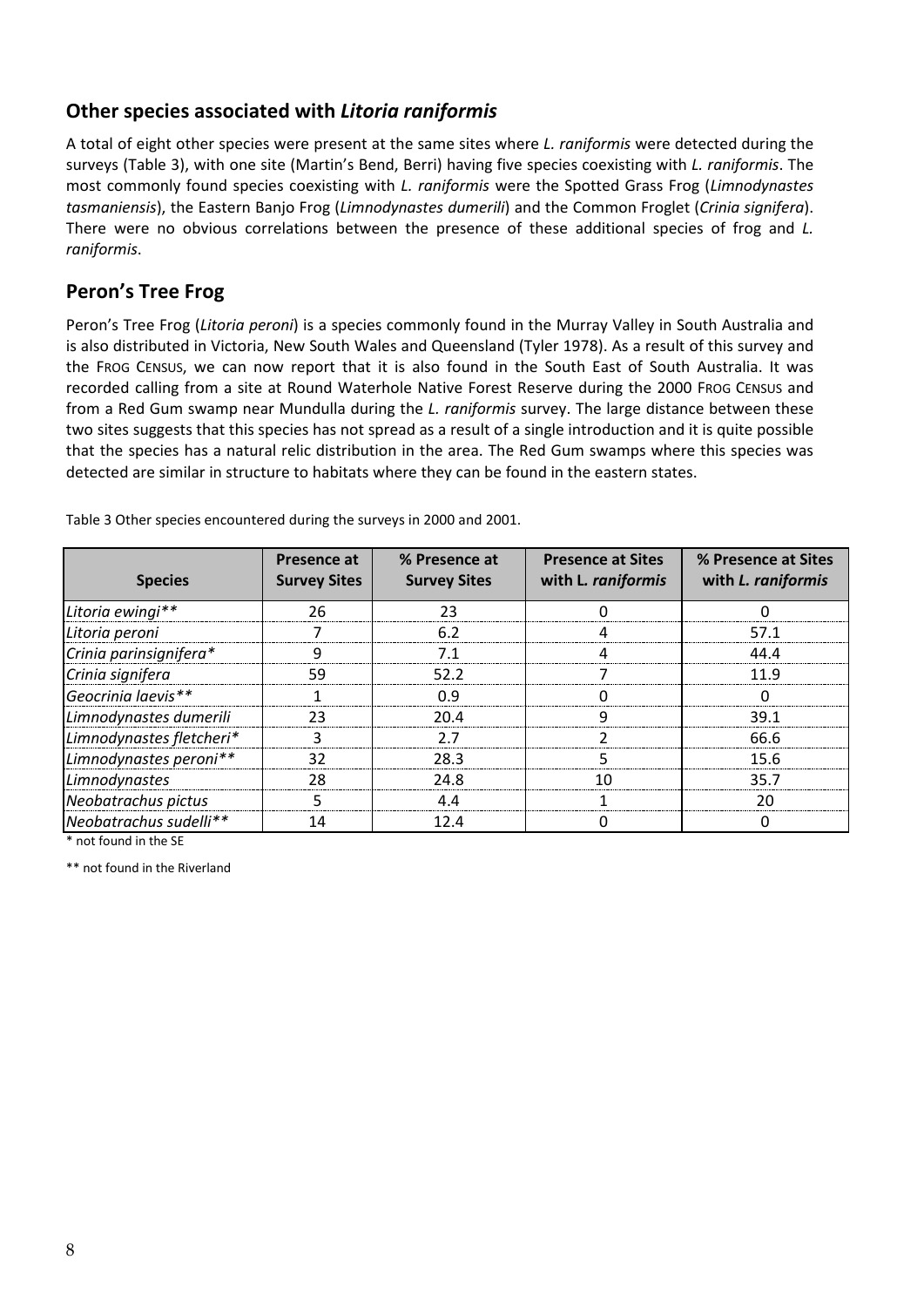# **DISCUSSION**

The surveys described in this report and records from the FROG CENSUS indicate that *L. raniformis* can still be found in apparently secure populations in limited parts of the South East from Bordertown to Penola, and throughout the River Murray. There have been no records in recent years from the Mt Lofty Ranges and Adelaide Plains where they may have been introduced, but now appear to be regionally extinct.

Prior to the drainage scheme in the South East, which first began around 1862, much of the Upper South East of South Australia experienced periods of severe flooding or inundation (South East Drainage Board 1980). Many localities had permanent or semi-permanent waters, ideal habitat for *L. raniformis* and other frog species. However, following the establishment of the drains, large areas of land no longer support the habitat required by most species of frog, including *L. raniformis*.

Deadman's Swamp is a site worthy of special note due to the extreme abundance of *L. raniformis*. The site is a large swamp situated in the middle of a large pine forest near Naracoorte. The huge number of *L. raniformis* present at that site (100's to over 1000) suggests that it is a major refuge and breeding area and is of great conservation value for this and other species in the region. With the major and continual modifications to the drainage system in the South East, consideration should given to the fact that *L. raniformis* inhabits areas vulnerable to further development and drainage. The land use at many of the sites visited incorporated grazing, forestry and other forms of agriculture. With the low number of formal conservation parks in the area where *L. raniformis* occurs, some of these locations could be incorporated into the reserve system to protect important wetland habitats in the region. Protection of these sites would also fulfil the management actions outlined by Tyler (1997) for the conservation of this species in South Australia.

Along the River Murray, the species is already provided some formal protection by the Bookmark Biosphere Reserve and the listing and development of management plans for the Riverland, Coorong and lower lakes Ramsar wetland sites. Its widespread distribution throughout riverine and floodplain wetlands along the River Murray in South Australia indicates that the species is not seriously threatened in this region of the state.

The National Parks and Wildlife SA has now protected *L. raniformis* by listing it as a vulnerable species under the *National Parks and Wildlife Act 1972–*Schedule 8 Vulnerable species; a permit is now required for collecting this species.

Future monitoring of populations through the FROG CENSUS will provide an important ongoing check of the continued presence of this species in both the South East and Murray Valley in South Australia in the years to come.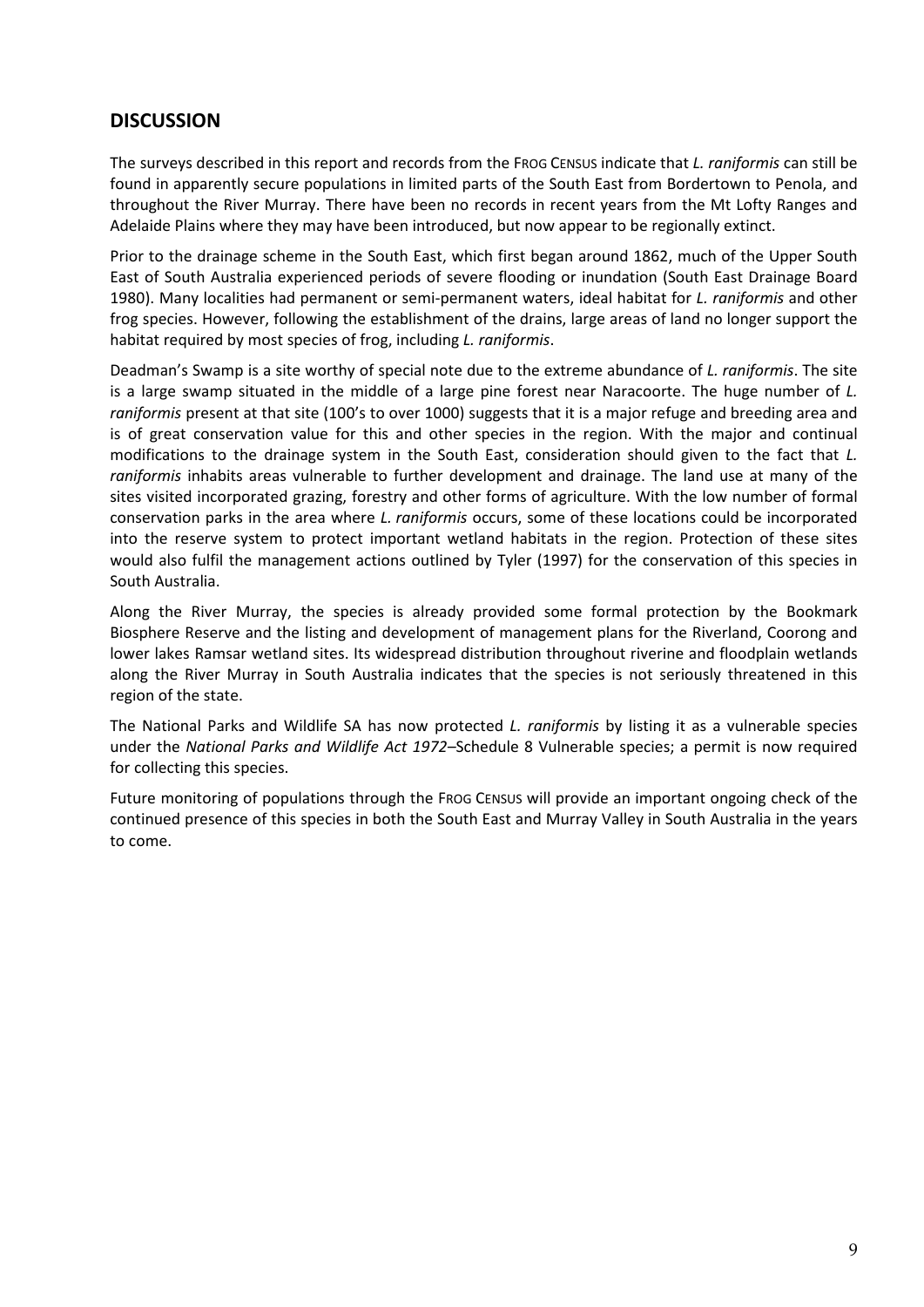# **APPENDIX 1 – SUMMARY OF SITES VISITED IN THE FIELD SURVEYS IN 2000 AND 2001**

| Location                                  | Date/Time                  | <b>Habitat</b> | Longitude | Latitude             | <b>Species Present*</b>     |
|-------------------------------------------|----------------------------|----------------|-----------|----------------------|-----------------------------|
| Anderson Scheme Drain M, Princes Highway  | 21-06-2001 22:42 Drain     |                | 140.20940 | -37.37251 LE,CS,LmP  |                             |
| Avenue Range - Big Swamp                  | 19-06-2001 23:00 Swamp     |                | 140.20691 |                      | -36.65210 No frogs detected |
| Backwater, D/S Purnong Landing Ferry      | 11-09-2000 17:15 Swamp     |                | 139.61079 | -34.85177 CS, LD, LT |                             |
| Bakers Drain on Kingston-Keith Rd         | 30-11-2000 21:20 Drain     |                | 140.21017 | $-36.64686$ CS, LD   |                             |
| Bald Hill, Swamp                          | 30-11-2000 23:55 Swamp     |                | 140.60643 |                      | -36.90830 No frogs detected |
| Big Dip Lake, Beachport                   | 20-06-2001 20:00 Reservoir |                | 139.83250 |                      | -37.27925 LE,CS,LmP,NS      |
| Bimbimbi Swamp                            | 29-11-2000 01:15 Swamp     |                | 140.27168 |                      | -36.53005 No frogs detected |
| Bimbimbi Swamp 2                          | 29-11-2000 01:45 Swamp     |                | 140.29109 |                      | -36.54550 No frogs detected |
| <b>Bloomfield Swamp</b>                   | 30-11-2000 02:30 Swamp     |                | 140.44108 | -36.86941 CS,LmP     |                             |
| Bool Lagoon, Drain M Weir                 | 27-11-2000 20:30 Drain     |                | 140.64751 | -37.15288 CS,LmP     |                             |
| Bool Lagoon, nr entrance                  | 27-11-2000 22:46 Wetland   |                | 140.72671 | -37.12814 LR, LmP    |                             |
| Bordertown, opposite Wetlands             | 28-11-2000 23:39 Swamp     |                | 140.77166 | $-36.30487$ LR       |                             |
| <b>Butcher Gap Cons Park</b>              | 21-06-2001 12:30 Swamp     |                | 139.81505 | $-36.87976$ CS       |                             |
| Caves District Rd, Naracoorte             | 30-11-2000 03:30 Swamp     |                | 140.82792 |                      | -37.05322 No frogs detected |
| Caves Rd 1, Naracoorte                    | 30-11-2000 02:45 Swamp     |                | 140.80049 |                      | -37.03127 No frogs detected |
| Caves Rd 2, Naracoorte                    | 30-11-2000 03:00 Swamp     |                | 140.83147 |                      | -36.99785 No frogs detected |
| Chowilla Ck, Campsite 17                  | 12-09-2000 17:50 River     |                | 140.88590 | -33.94902 LtP,CP     |                             |
| Chowilla, flooded ground by road          | 12-09-2000 16:10 Swamp     |                | 140.81559 | $-33.98154$ LT       |                             |
| Cockatoo Lake, east                       | 30-11-2000 01:30 Swamp     |                | 140.51734 | -36.74309 LmP        |                             |
| Cockatoo Lake, south west                 | 30-11-2000 01:15 Swamp     |                | 140.57136 | -36.75537 LmP        |                             |
| Coles-Spence Rd, Lucindale Rd             | 30-11-2000 21:00 Swamp     |                | 140.46945 | -37.01876 LmP        |                             |
| Creek nr Mundulla                         | 28-11-2000 22:30 Stream    |                | 140.73707 | $-36.36813$ LT, NS   |                             |
| Darling Rd, Renmark                       | 13-09-2000 13:56 River     |                | 140.72619 |                      | -34.10759 No frogs detected |
| Dead Mans Swamp                           | 30-11-2000 02:02 Swamp     |                | 140.84794 |                      | -37.16322 LR, LD, LmP       |
| Dead Mans Swamp, Boundary                 | 30-11-2000 02:02 Swamp     |                | 140.84267 | $-37.14371$ CS, LmP  |                             |
| Dine Swamp                                | 30-11-2000 18:45 Swamp     |                | 140.91013 | -36.95685 CS,LmP     |                             |
| Drain BF33, Princes Highway               | 21-06-2001 20:57 Drain     |                | 140.15533 | -37.31864 LE,CS,NS   |                             |
| Drain L, Princes Highway                  | 21-06-2001 13:10 Drain     |                | 140.08303 | $-37.08360$ CS       |                             |
| Drain L, Sandy Lane, Robe                 | 20-06-2001 18:40 Drain     |                | 139.80767 | $-37.17142$ CS       |                             |
| Earthquake Springs Drain, Princes Highway | 21-06-2001 23:15 Drain     |                | 140.11006 | -37.17719 CS, LT, NS |                             |
| Edwards & Concrete Bridge Rd, Naracoorte  | 30-11-2000 03:10 Swamp     |                | 140.86501 |                      | -37.06769 No frogs detected |
| Freshwater Lake, Little Dip Cons Pk       | 20-06-2001 19:30 Reservoir |                | 139.81478 |                      | -37.25834 LE,CS,LmP,NS      |
| Gunawar Walking Trail, Hack's Lagoon      | 27-11-2000 22:25 Wetland   |                | 140.71584 | -37.10402 LR,CS,NP   |                             |
| Hatherleigh Drain, Princes Highway        | 21-06-2001 22:20 Drain     |                | 140.27319 | $-37.49156$ CS       |                             |
| Jacky White's Drain, Avenue Range         | 19-06-2001 23:53 Drain     |                | 140.25307 | -36.95363 CS,LmP     |                             |
| Katarapko Creek Floodplain                | 14-09-2000 22:30 Swamp     |                | 140.57984 |                      | -34.39518 LR, LD, LF, LT    |
| Kingston - Keith Rd 1                     | 29-11-2000 00:10 Drain     |                | 140.29832 |                      | -36.54824 No frogs detected |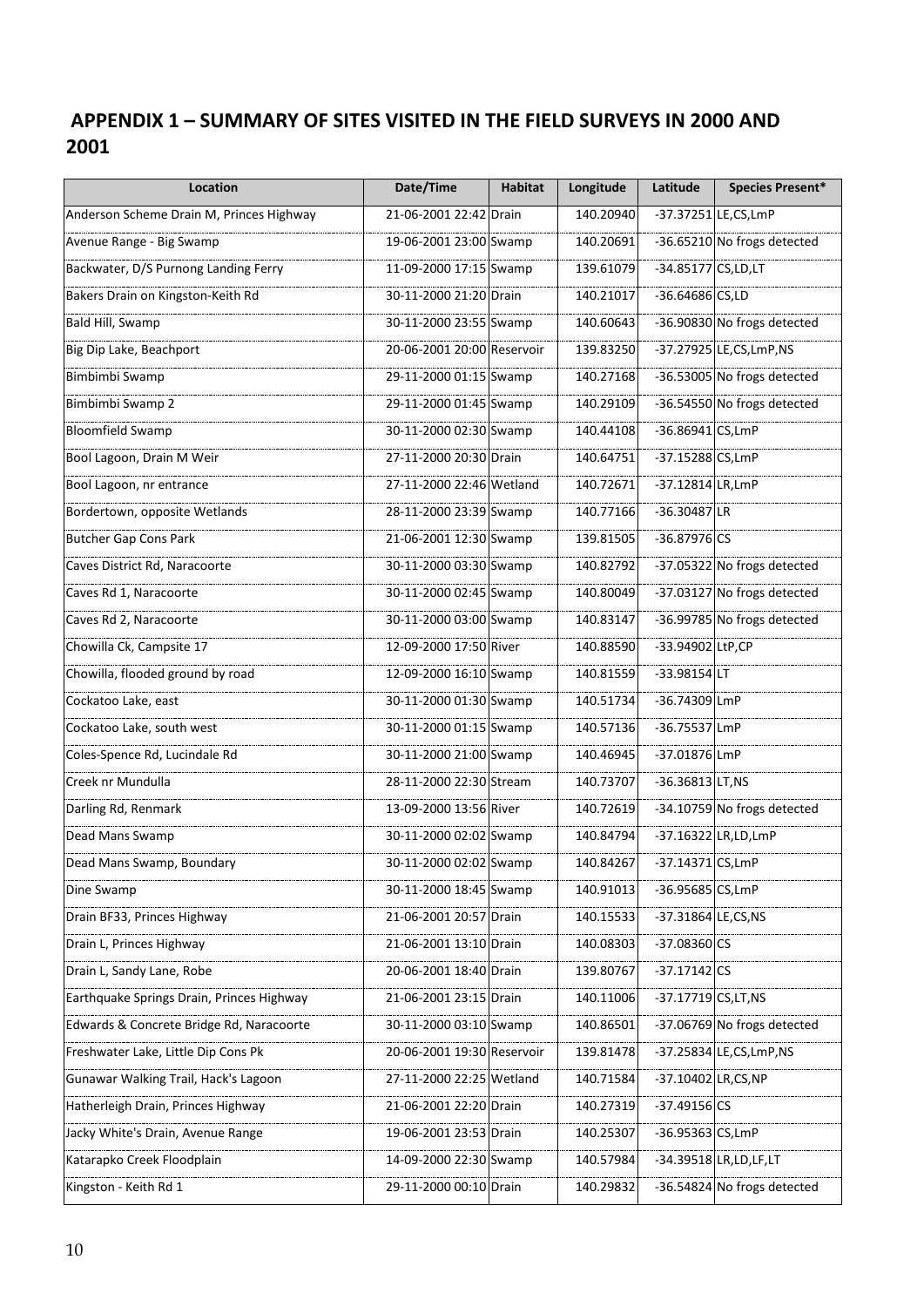| Location                             | Date/Time                  | <b>Habitat</b> | Longitude | Latitude           | <b>Species Present*</b>           |
|--------------------------------------|----------------------------|----------------|-----------|--------------------|-----------------------------------|
| Kingston - Keith Rd 2                | 29-11-2000 00:30 Drain     |                | 140.30518 |                    | -36.53115 No frogs detected       |
| Kingston - Keith Rd 3                | 29-11-2000 00:50 Stream    |                | 140.25057 |                    | -36.57590 No frogs detected       |
| Knights Rd, Lucindale Area           | 30-11-2000 00:50 Swamp     |                | 140.51752 |                    | -36.78553 No frogs detected       |
| Lake Battye, Main South Eastern Rd   | 20-06-2001 19:00 Reservoir |                | 139.79244 | $-37.17429$ CS     |                                   |
| Lake George, Magarey's Lane          | 20-06-2001 21:30 Wetland   |                | 140.04206 |                    | -37.38750 LE, CS, LmP, NS         |
| Lake Hawdon North                    | 20-06-2001 20:30 Reservoir |                | 139.92983 |                    | -37.17660 LE,CS, LmP, NS          |
| Lake Hawdon South                    | 20-06-2001 20:45 Reservoir |                | 139.92861 |                    | -37.26303 LE, CS, LmP, NS         |
| Lake Littra, Chowilla Dam            | 13-09-2000 12:10 Dam       |                | 141.00129 | -33.94139 LT       |                                   |
| Lake Littra, Chowilla wetland        | 13-09-2000 12:00 Wetland   |                | 140.99891 | -33.93260 LT       |                                   |
| Lake Merreti inlet channel           | 13-09-2000 20:45 Wetland   |                | 140.75249 |                    | -34.02751 LR, LtP, CP, LD, LT     |
| Lake nth Kingston nr Princes Highway | 21-06-2001 00:39 Reservoir |                | 139.88557 | -36.77990 CS, NS   |                                   |
| Lake Robe                            | 20-06-2001 19:15 Reservoir |                | 139.80699 | -37.20352 LE,CS,NS |                                   |
| Lake St Clair, Beachport             | 20-06-2001 21:15 Reservoir |                | 139.87361 |                    | -37.32111 LE, CS, LmP, NS         |
| Leicester Park 1                     | 30-11-2000 00:46 Swamp     |                | 140.88333 |                    | -37.33619 LR, CS, LmP, LT         |
| Leicester Park 2                     | 30-11-2000 00:50 Swamp     |                | 140.89001 |                    | -37.33556 LR, CS, LD, LmP         |
| Limestone Coast Rd 1                 | 18-06-2001 20:00 Swamp     |                | 139.74397 | $-36.96767$ LE,CS  |                                   |
| Limestone Coast Rd 2                 | 18-06-2001 20:06 Swamp     |                | 139.71572 | -36.95316 LE,CS,LT |                                   |
| Little Duck Lagoon, Berri            | 15-09-2000 00:45 Wetland   |                | 140.59793 |                    | -34.29766 LR, CP, LD, LT          |
| Lochaber Rd, Dam                     | 30-11-2000 00:15 Dam       |                | 140.54156 |                    | -36.84756 No frogs detected       |
| Lochaber Rd, Swamp                   | 30-11-2000 23:40 Swamp     |                | 140.59336 |                    | -36.95076 No frogs detected       |
| Lochaber Swamp                       | 30-11-2000 00:30 Swamp     |                | 140.49015 |                    | -36.82905 No frogs detected       |
| Lock 6 Wetland, Chowilla             | 13-09-2000 18:25 Wetland   |                | 140.88630 |                    | -33.99568 LtP,CP,LD,LT,NP         |
| Loxton Boardwalk                     | 14-09-2000 23:30 Wetland   |                | 140.55800 |                    | -34.45219 LR, LtP, CP, LD, LT     |
| Lucindale Rd / Blackford Rd          | 18-06-2001 18:30 Swamp     |                | 140.02255 | $-36.92846$ LE,CS  |                                   |
| Lucindale Rd, nr Katani Park         | 30-11-2000 21:50 Swamp     |                | 140.44683 |                    | -37.02210 CS,LD,LmP               |
| Main South Eastern Road, Mt Benson   | 20-06-2001 18:30 Swamp     |                | 139.80691 | -37.07751 CS,LmP   |                                   |
| Martins Bend, Berri                  | 14-09-2000 22:10 River     |                | 140.63055 |                    | -34.29370 LR, LtP, CP, LD, LF, LT |
| Moot-Yang-Gunnya Swamp               | 28-11-2000 22:00 Swamp     |                | 140.66000 |                    | -36.30000 No frogs detected       |
| Mosquito Plains, Fogarty Rd          | 30-11-2000 19:25 Swamp     |                | 140.67227 | $-36.97967$ LR     |                                   |
| Mosquito Plains, Gun Club Rd         | 30-11-2000 19:45 Swamp     |                | 140.63606 |                    | -36.99393 No frogs detected       |
| Mosquito Plains, nr Talinga          | 30-11-2000 20:30 Swamp     |                | 140.58854 |                    | -37.00046 CS, LmP, NP             |
| Mosquito Plains, nr Windy Point      | 30-11-2000 19:35 Swamp     |                | 140.64501 |                    | -36.98648 No frogs detected       |
| Mosquito Plains, Swamp 1             | 30-11-2000 19:00 Swamp     |                | 140.70313 |                    | -36.96553 No frogs detected       |
| Mosquito Plains, Swamp 2             | 30-11-2000 19:10 Swamp     |                | 140.70313 |                    | -36.96630 No frogs detected       |
| Mosquito Plains, Swamp 3             | 30-11-2000 20:10 Swamp     |                | 140.62129 |                    | -36.99461 No frogs detected       |
| Mosquito Plains, Swamp 4             | 30-11-2000 20:45 Swamp     |                | 140.52130 | $-37.01751$ LD     |                                   |
| Nangwarry Range Rd                   | 29-11-2000 22:40 Swamp     |                | 140.94748 |                    | -37.55171 CS,LD,LmP               |
| Nyroca, nr Padthaway                 | 28-11-2000 18:55 Drain     |                | 140.37328 | $-36.61130$ CS     |                                   |
| Old Conaum Rd 1                      | 30-11-2000 00:28 Swamp     |                | 140.86610 |                    | -37.34809 LR, CS, LD, LT          |
| Old Conaum Rd 2                      | 30-11-2000 00:36 Swamp     |                | 140.86928 |                    | $-37.34113$ LR, CS, LD, LT        |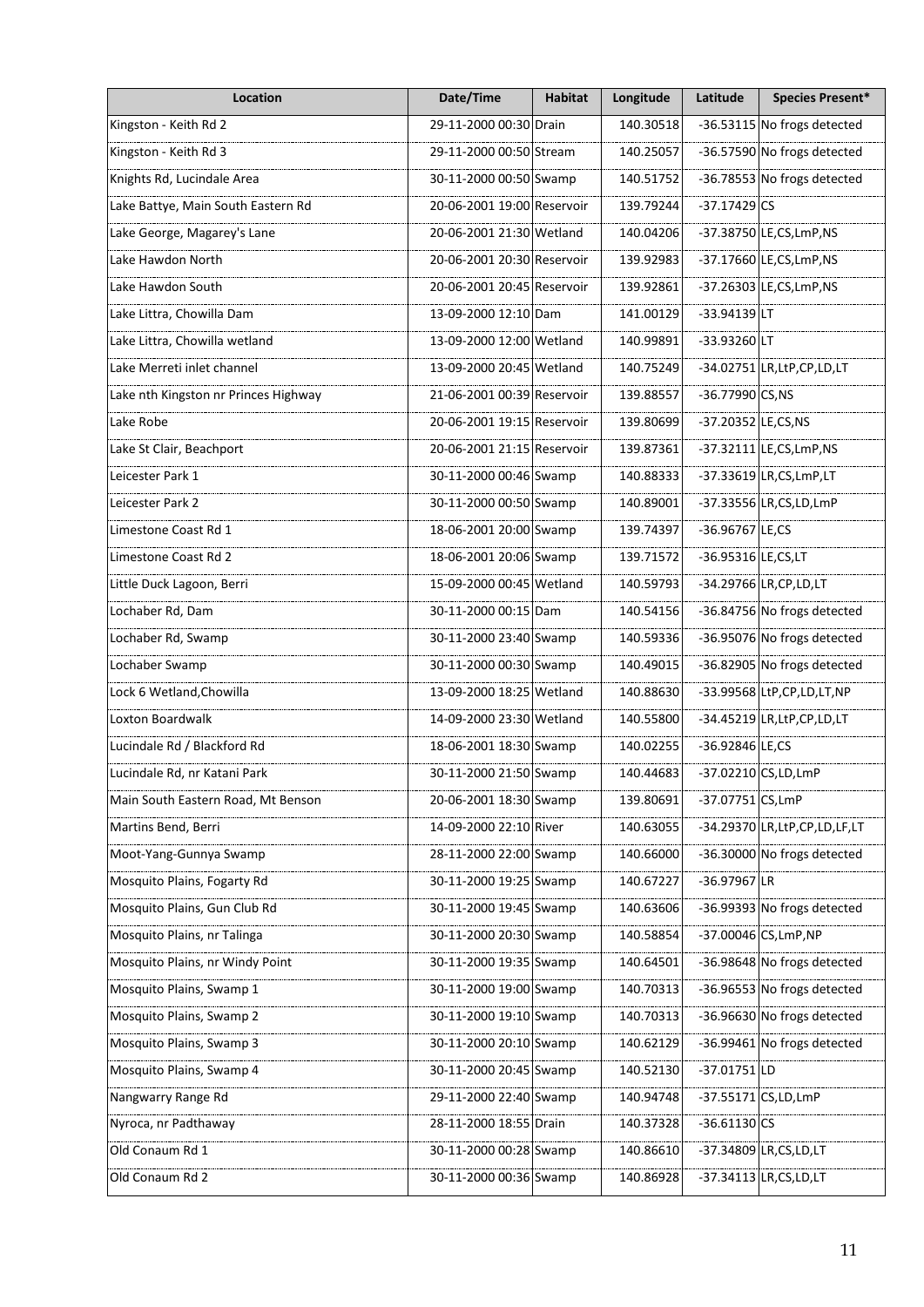| Location                                      | Date/Time                | <b>Habitat</b> | Longitude | Latitude             | <b>Species Present*</b>     |
|-----------------------------------------------|--------------------------|----------------|-----------|----------------------|-----------------------------|
| Paringa Paddock                               | 13-09-2000 15:20 Wetland |                | 140.75906 | -34.19211 CP, LD, LT |                             |
| Paringa Park, Cape Jaffa                      | 19-06-2001 12:10 Swamp   |                | 139.76503 |                      | -36.94557 LE, CS, LT, NS    |
| Potom Boardwalk, Hack's Lagoon                | 27-11-2000 21:30 Wetland |                | 140.72657 |                      | -37.10617 LR, CS, LmP       |
| Princes Highway / Lucindale Rd                | 18-06-2001 18:39 Swamp   |                | 140.00631 | $-36.92549$ LE,CS    |                             |
| Princes Highway / Salt Well Rd                | 18-06-2001 18:51 Swamp   |                | 140.00634 | -36.94085 LE,CS      |                             |
| Princes Highway, Kingston SE                  | 18-06-2001 21:10 Road    |                | 139.82063 | -36.92486 NS         |                             |
| Ral Ral creek flood plain, Renmark            | 12-09-2000 15:30 Wetland |                | 140.72411 |                      | -34.09193 No frogs detected |
| Ral Ral Creek, Lake Merretti                  | 12-05-2001 12:30 Wetland |                | 140.75191 | -34.03968 LR,LT      |                             |
| Red Gum Swamp, opp Wangoola Downs             | 28-11-2000 20:30 Swamp   |                | 140.48070 |                      | -36.37773 LR, LtP, CS, LT   |
| Reedy Ck Mt Hope Drain, Princes Highway       | 21-06-2001 22:26 Drain   |                | 140.24265 | $-37.45168$ LE,CS    |                             |
| River Murray, Loxton                          | 15-09-2000 12:03 River   |                | 140.56018 |                      | -34.45129 LtP,CP,LD,LT      |
| River Murray, nr Bookpurnong Vineyard         | 15-09-2000 00:30 River   |                | 140.59984 | -34.32555 CP, LD, LT |                             |
| Road 108, nr Mundulla                         | 28-11-2000 21:30 Swamp   |                | 140.50508 | -36.36447 LmP, NS    |                             |
| Road to Lake Littra, Chowilla                 | 13-09-2000 12:55 Swamp   |                | 140.95063 | $-33.88828$ NP       |                             |
| Robertson Rd, Kingston SE                     | 19-06-2001 14:30 Swamp   |                | 140.02208 | $-36.58862$ CS       |                             |
| Ross Quarry Rd                                | 20-06-2001 23:06 Swamp   |                | 139.91145 | -37.05820 LE,CS,LD   |                             |
| Salt Creek Regulator, Berri                   | 12-09-2000 12:40 Wetland |                | 140.61047 | $-34.28913$ LD, LT   |                             |
| Salt Well Rd 1                                | 18-06-2001 19:04 Swamp   |                | 139.96649 |                      | -36.95197 LE,CS, LmP, LT    |
| Salt Well Rd 2 - Quarry 1                     | 18-06-2001 19:18 Pond    |                | 139.92846 |                      | -36.96973 LE,CS,LmP         |
| Salt Well Rd 3 - Quarry 2                     | 19-06-2001 20:16 Pond    |                | 139.74232 | -36.96796 LE,CS      |                             |
| Salt Well Rd 4 - Wool Pit Track               | 18-06-2001 19:30 Swamp   |                | 139.89907 |                      | -36.97396 LE,CS,LmP         |
| Sawpit Swamp                                  | 30-11-2000 00:20 Swamp   |                | 140.85865 | $-37.36134$ CS       |                             |
| Stewarts Range Rd, Drain                      | 30-11-2000 23:15 Drain   |                | 140.62257 | -36.96103 CS,LmP     |                             |
| Stewarts Range Rd, Swamp                      | 30-11-2000 23:00 Swamp   |                | 140.60002 |                      | -36.98387 No frogs detected |
| Swamp nr Berri Bridge                         | 12-09-2000 12:00 Swamp   |                | 140.60082 | $-34.29433$ LF, LT   |                             |
| Swamp, west of Cockatoo Lake                  | 30-11-2000 02:00 Swamp   |                | 140.50539 |                      | -36.74836 No frogs detected |
| <b>Telford Scrub</b>                          | 21-06-2001 19:00 Swamp   |                | 140.77877 | -37.70845 LE,CS,NP   |                             |
| Thiele's sandbar, Loxton                      | 14-09-2000 23:48 Wetland |                | 140.57709 | -34.44369 LD,LT      |                             |
| Tilbooroo                                     | 30-11-2000 01:11 Swamp   |                | 140.88352 | -37.32909 CS,LmP     |                             |
| Topperwein Native Forest Reserve, Duck Pond 1 | 29-11-2000 22:30 Swamp   |                | 140.96377 |                      | -37.54100 LE,CS,LD,LmP      |
| Topperwein Native Forest Reserve, Duck Pond 2 | 29-11-2000 22:05 Swamp   |                | 140.96629 |                      | -37.53329 CS,LD,LmP         |
| <b>Wandillo Forest</b>                        | 21-06-2001 22:00 Swamp   |                | 140.68494 | -37.70656 LE,CS,GL   |                             |
| Water Valley Rd                               | 19-06-2001 22:30 Swamp   |                | 140.12739 | $-36.56528$ CS, LT   |                             |
| Water Valley Rd 2                             | 19-06-2001 22:45 Swamp   |                | 140.14080 | $-36.58022$ LE,CS    |                             |
| Wattle Park, Cape Jaffa                       | 19-06-2001 21:00 Swamp   |                | 139.78540 | -36.94413 LE,CS,LT   |                             |
| Wilmot Drain, Princes Highway                 | 21-06-2001 13:20 Drain   |                | 140.11025 | $-37.16088$ CS       |                             |
| Yelloch Ck & Mosquito Ck junction             | 30-11-2000 03:20 Stream  |                | 140.86378 |                      | -37.03704 No frogs detected |

\*(**LE** = *Litoria ewingi,* **LtP** = *Litoria peroni*, **LR** = *Litoria raniformis,* **CP** *= Crinia parinsignifera*, **CS** = *Crinia signifera*, **GL** = *Geocrinia laevis*, **LD** = *Limnodynastes dumerili*, **LF** = *Limnodynastes fletcheri*, **LmP** = *Limnodynastes peroni*, **LT** = *Limnodynastes tasmaniensis*, **NP** = *Neobatrachus pictus,* **NS** = *Neobatrachus sudelli*)